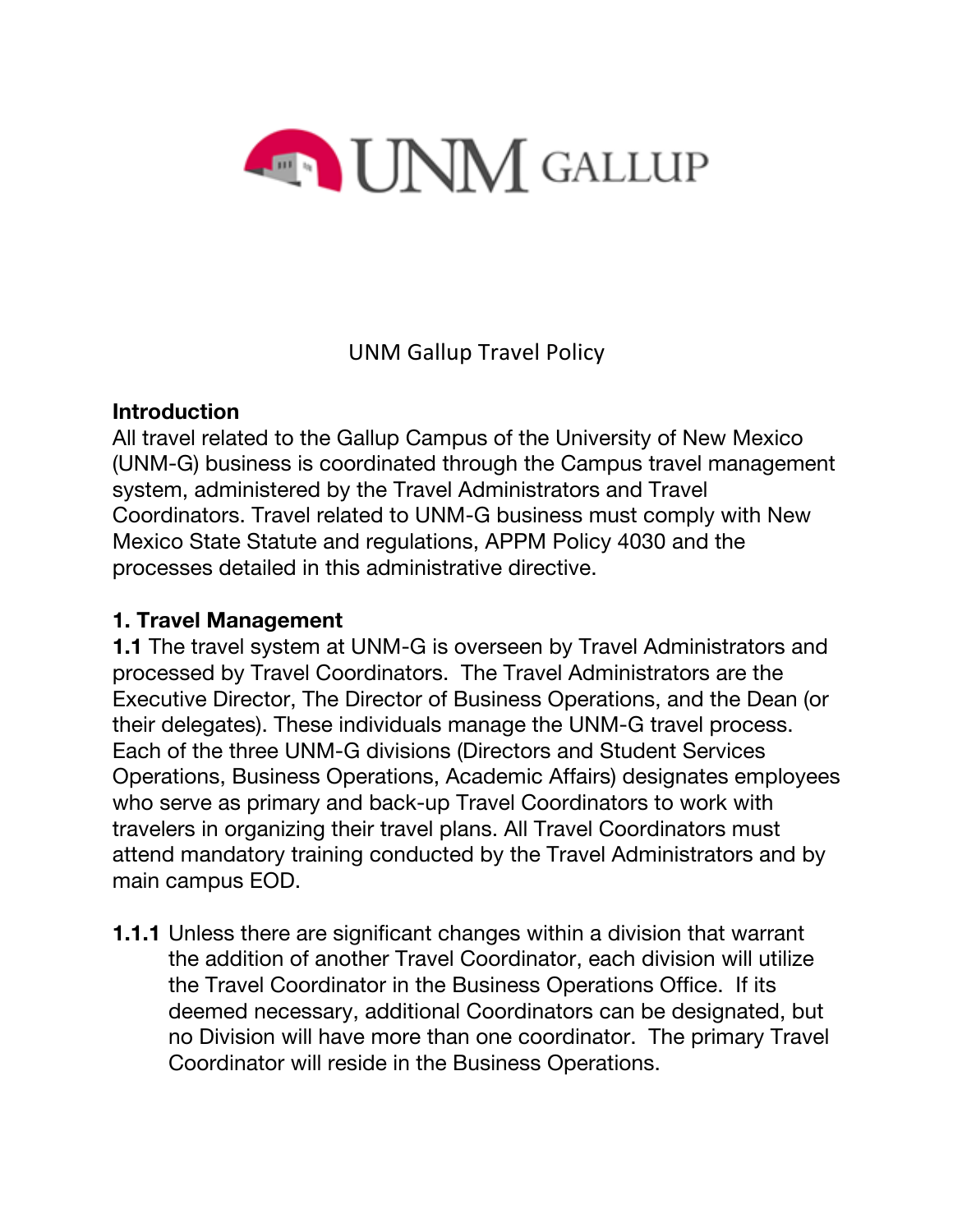**1.1.2** The Travel Coordinator title does not transfer with the incumbent if they transfer to another division. The Travel Coordinator role remains with the division.

**1.2** The travel management system at UNM-G is designed to provide a process for cost containment, appropriate approvals, and compliance with UNM Policy and state law.

#### **2. Electronic Requisitions**

**2.1** Electronic Requisitions are completed by the Travel Administrators or Travel Coordinators in consultation with the traveler.

**2.2** Any necessary ADA arrangements for the traveler are indicated on the Electronic Requisition.

**2.3** Electronic Requisitions are used for all College-related travel expenses if UNM-G funds are used.

**2.4** Electronic Requisitions must contain all required approval signatures before travel arrangements and conference registrations can be confirmed by the Travel Coordinators.

**2.5** Electronic Requisitions must be completed and kept on file for approved conference registration fees, even if the travel expenses related to the conference are not approved.

**2.6** Student travelers participating in UNM-G-sanctioned travel must have an original Electronic Requisition completed by a Travel Coordinator. Student Government may set rates for Student Travel for student activities, but cannot set rates in excess of APPM Policy 4030

**2.7** Pre-registration for conferences, or any other requests for prepayment, must be accompanied by a copy of the approved Electronic Requisition. All conferences will be paid for using the P-card of the Travel Coordinator.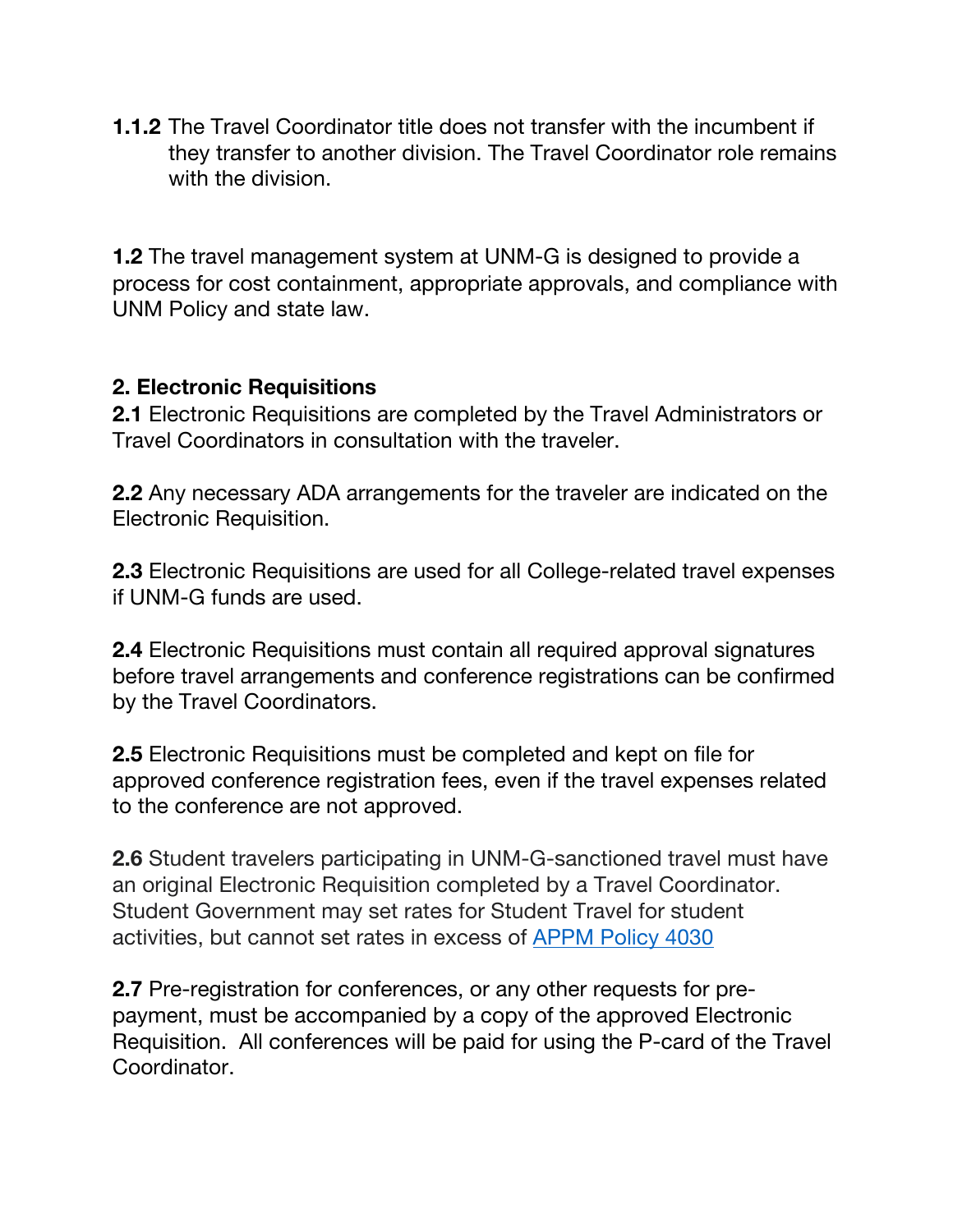**2.8** Travel dates that do not correspond to the conference or function schedule, which extend beyond approved UNM-G business, need to be thoroughly explained on the Electronic Requisition.

### **3. Travel Arrangements**

**3.1** Travel Administrators or Travel Coordinators arrange all official travel for all travelers. The Electronic Requisition is completed by the Travel Administrators/Coordinators along with any changes to travel plans. It is in the best interests of the College for travel arrangements and conference registrations to be made as early as possible to take advantage of discounts on airfare, hotel and registration fees. It is recommended that travelers contact their Travel Administrators/ Coordinators three months in advance of registration deadlines for conferences they plan to attend, and a minimum of two weeks prior to any out-of-town travel.

**3.2** Travelers wishing to combine personal business with approved College-related travel must pay any difference between the College arranged travel and costs incurred for personal business. The cost reconciliation is based upon the lowest airfare available for the Collegerelated travel obtained through the contracted travel agency. Payment by the traveler for the additional cost, if applicable, is arranged with the Travel Administrator/Coordinator.

**3.2.1** Documentation verifying the College-related portion vs. personal business travel costs must be submitted with the Electronic Requisition.

**3.3** Abuse or violation of travel procedures can result in suspension of travel privileges.

# **3.4 Air Fare**

**3.4.1** Travel Administrators and Coordinators book flights on the air carrier offering the lowest reasonable fare available at the time travel is booked. Any exception to travel on the lowest reasonable fare must be justified and documented on the Electronic Requisition. Air Fare. Air Transportation shall only be reimbursed at the lowest reasonable air fare available at the time tickets are purchased, which must be documented by the traveler. Reasonable is defined as flights leaving no earlier than 9am and arriving no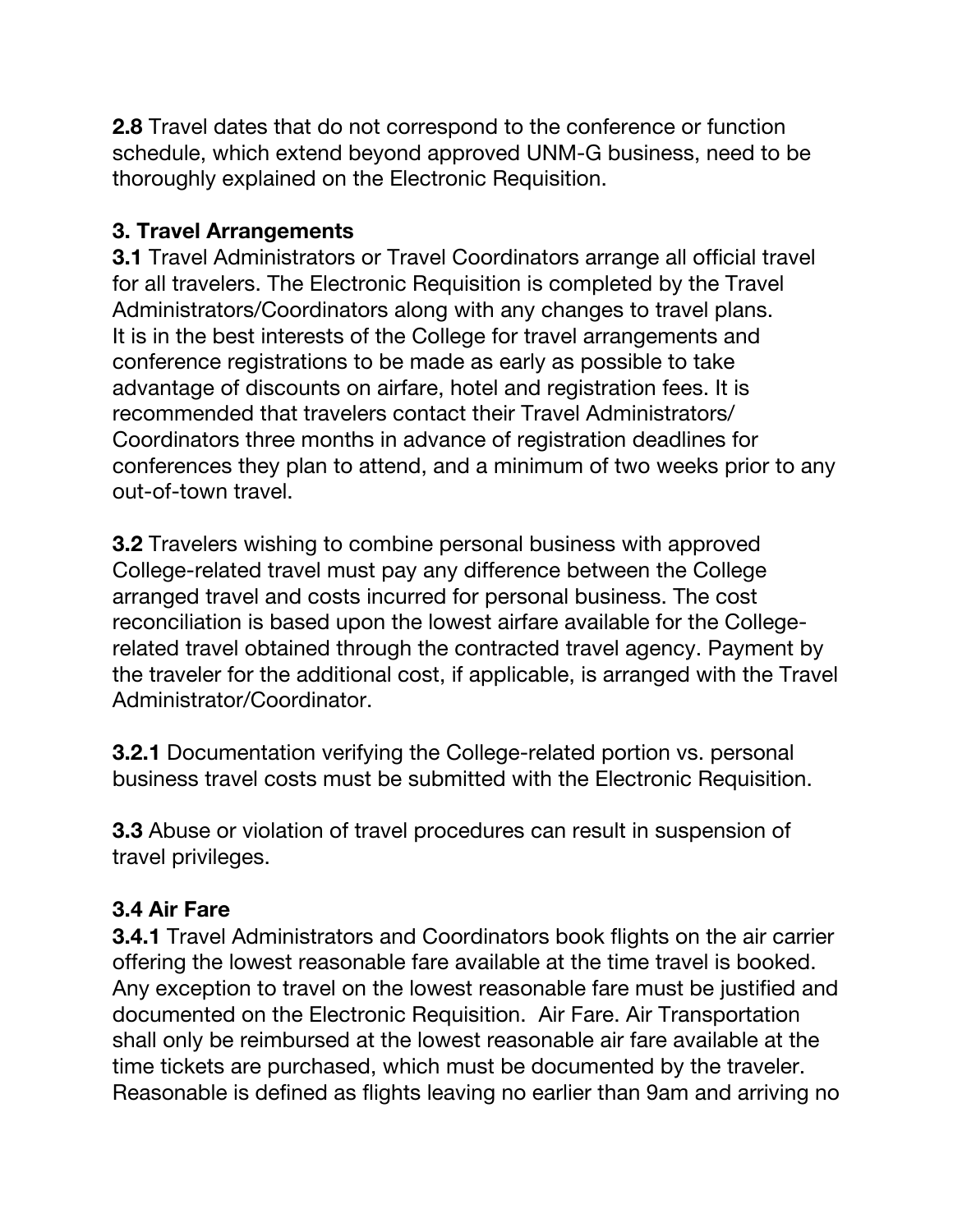later than 8pm. Hotel accommodations prior to, or after the flight are considered an a personal expense and is not reimbursable unless special medical exception is granted in advance.

**3.4.2** Travelers wishing to travel with an unauthorized traveler on a twofor-one, or special fare, must pay the difference between the two-for-one, or special fare, based upon the lowest reasonable fare available.

**3.4.3** Documentation of the difference in fare if traveling alone versus traveling with an unauthorized traveler must be submitted with the Electronic Requisition.

**3.4.4** Airline frequent flyer miles are accrued for the College, not the traveler.

**3.4.5** Travelers with a legitimate reason not to travel by air may choose, with approval from the next level of supervision, to travel on other commercial conveyance based upon the lowest reasonable airfare available at the time of booking. If the alternative commercial conveyance costs more than the lowest reasonable airfare, the traveler must pay the difference. If traveling by an alternative conveyance requires additional travel time during the employees workweek, personal or annual leave, or leave without pay must be used for the work time missed. Arrangements for payment are made with the Travel Administrator or Travel Coordinator. Documentation of the difference in fares must be included in the Electronic Requisition for reimbursement reconciliation.

# **3.5 Meals and Lodging**

**3.5.1** Meals and lodging must be within maximum per diem rates determined by the UNM APPM Policy 4030. Actual original lodging and meal receipts must be submitted at time of reimbursement. In many cases it is more cost effective to lodge at the conference hotel thereby avoiding taxi and or car rental costs.

**3.5.2** Arrangements for lodging are reserved and paid for by the Travel Coordinator using a University P-Card. The traveler will be responsible for costs over and above the basic lodging costs, such as WIFI, resort fees, etc.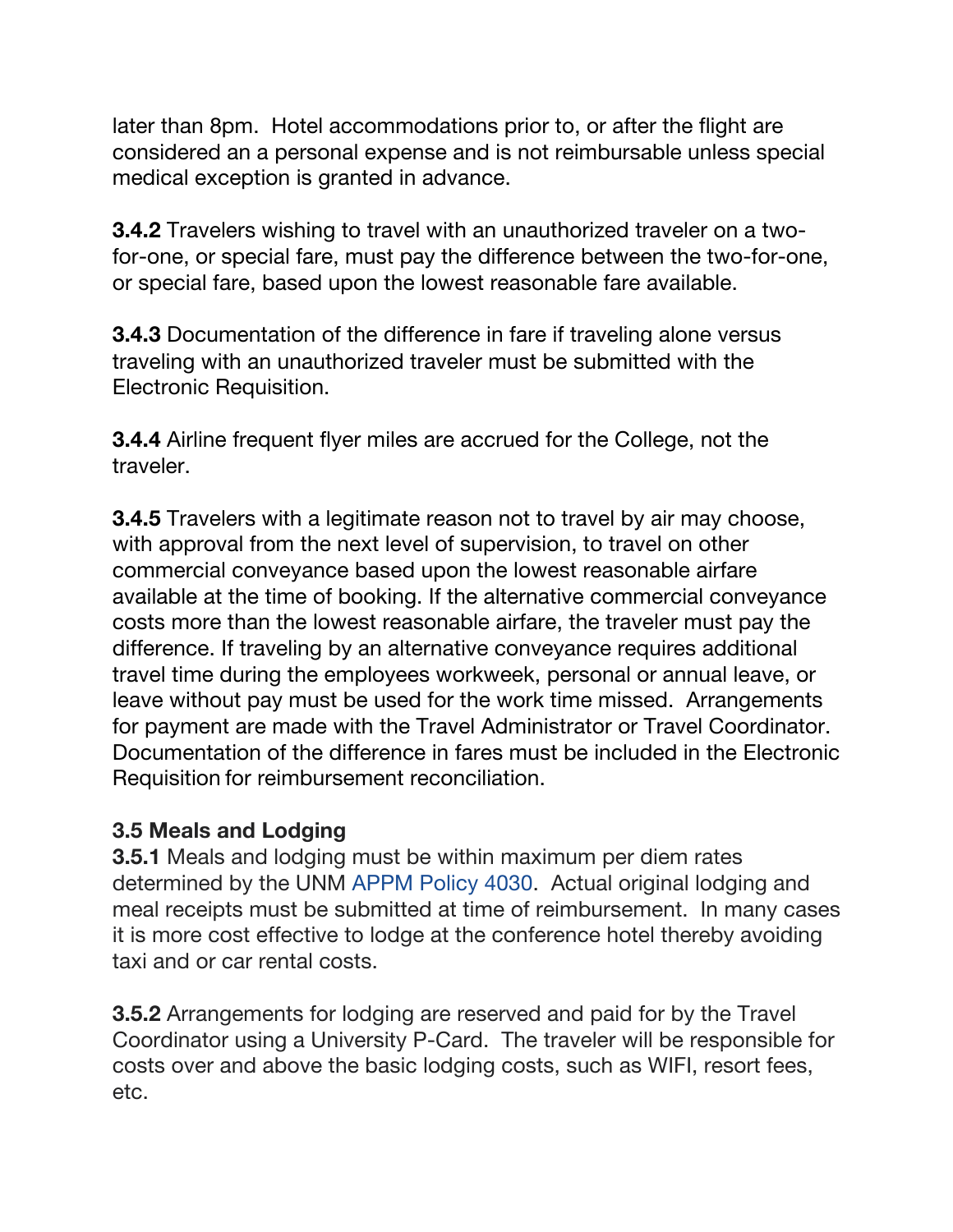**3.5.3** In some instances, meals are included with conference fees, as noted on the Electronic Requisition. Please include conference brochures and all other available documentation available, if applicable.

**3.5.4** Every effort should be made to obtain cost-effective accommodations, which do not subject the traveler to unreasonable inconvenience.

# **3.6 Vehicle Rental**

**3.6.1** Vehicles must be rented in accordance with APPM Policy 4030. Vehicles may be rented for official College business subject to the following conditions:

1. The need for vehicle rental shall be justified and documented on the Electronic Requisition. The Travel Coordinator shall reserve the rental car using a P-Card and with a preferred vendor only. 2. Rental of a vehicle for use within 150 miles of the UNM-G Campus shall normally be prohibited. Exceptions must be justified in writing and approved by the Director of Business Operations. 3. A rented passenger vehicle should be of the type, size and cost range which represents a reasonable expenditure for UNM-G without sacrificing safety and reasonable comfort.

a. Normally a vehicle in the mid-sized price range should be used. b. Written justification must be provided when the size or cost of a rental vehicle exceeds the normal usage provisions.

4. The University has adequate liability, collision and comprehensive insurance coverage for vehicles rented by or on behalf of UNM-G. Renters shall waive any optional coverage.

**3.6.2** The traveler is responsible for paying any moving violation or parking ticket received while on College-related business.

**3.6.3** If an employee is involved in an accident in a rented vehicle while on College-related business, they should contact UNM Risk Management as soon as reasonably possible. The contact information is provided in the Travel Confirmation Packet.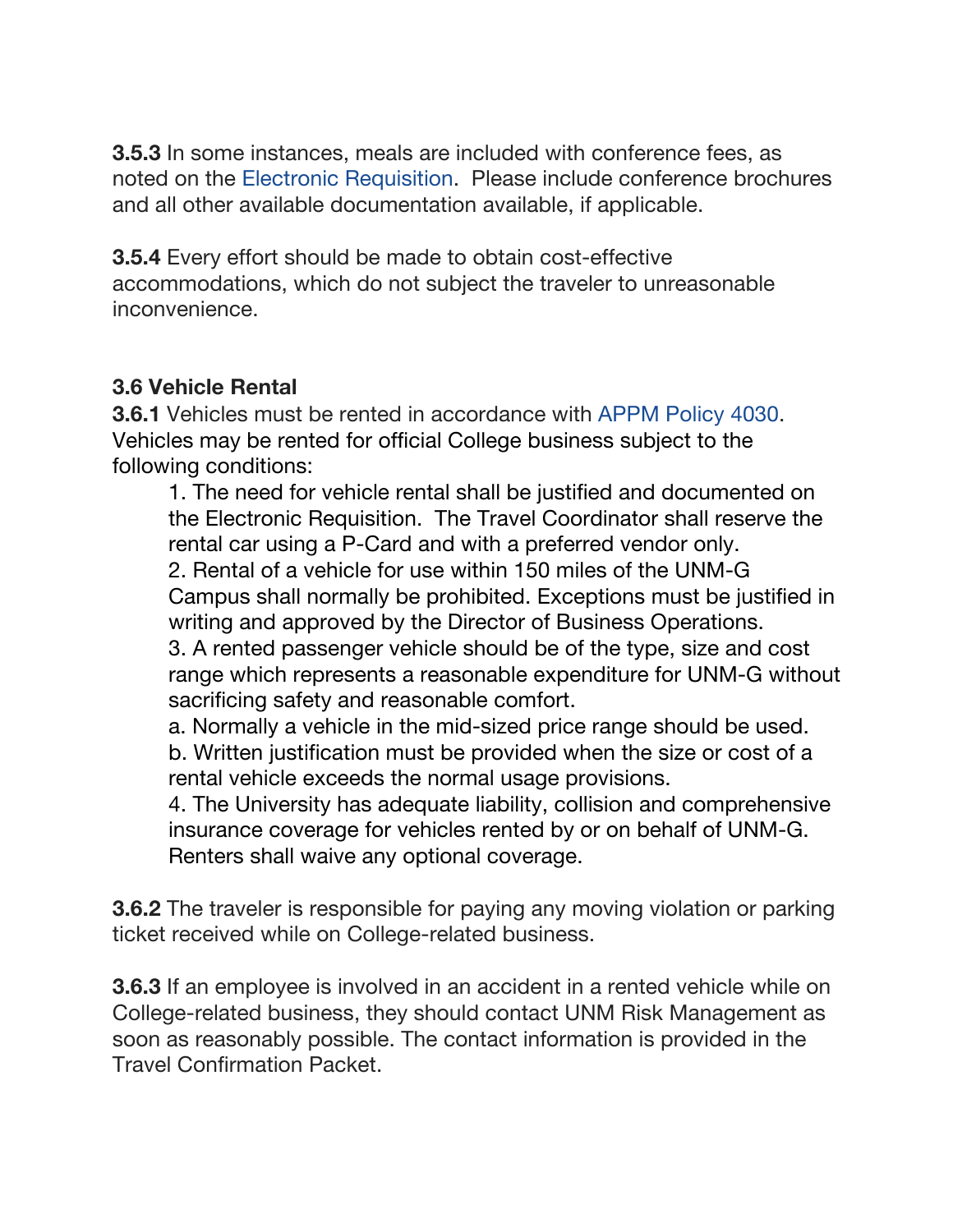**3.6.4** In the unlikely event that the rental vehicle is stolen, contact UNM Risk Management and the Travel Administrator/Coordinator as soon as reasonably possible.

**3.6.5** When additional personal days are added onto College-related travel, the traveler cannot continue to use the rental vehicle under the University name. The traveler must turn in the vehicle and rent a vehicle personally, using personal funds, and using their own automobile insurance, if applicable.

**3.6.6** In the unusual event an employee needs to rent a vehicle using personal funds due to emergency circumstances, travelers are not reimbursed for insurance coverage offered by vehicle rental agencies. Any rental agency vehicle insurance accepted by the employee is not reimbursable.

**3.6.7** Gasoline expenses incurred with car rentals are reimbursable with the submission of original receipts.

#### **3.7 Other Expenses**

**3.7.1** Receipts or other appropriate documentation, including an itemized statement of expenses, signed and dated by traveler, are required for reimbursement of reasonable expenses regarding ground transportation, parking fees and other incidental expenses. Tips, other than those associated with meals, are not reimbursed. Taxi or other ground transportation, parking fees and/or other incidental expenses incurred in connection with approved travel will only be reimbursed up to the rate of \$8 per day with a \$40 per-trip-maximum, unless adequate documentation is provided. Items such as entertainment and telephone calls unrelated to business shall not be reimbursed.

**3.7.2** Ground transportation to and from the airport and the conference is reimbursed unless the hotel provides free shuttle service.

**3.7.3** Parking expenses for personal cars parked at the airport are reimbursed at the lowest available rate. Amounts above that rate are the travelers responsibility.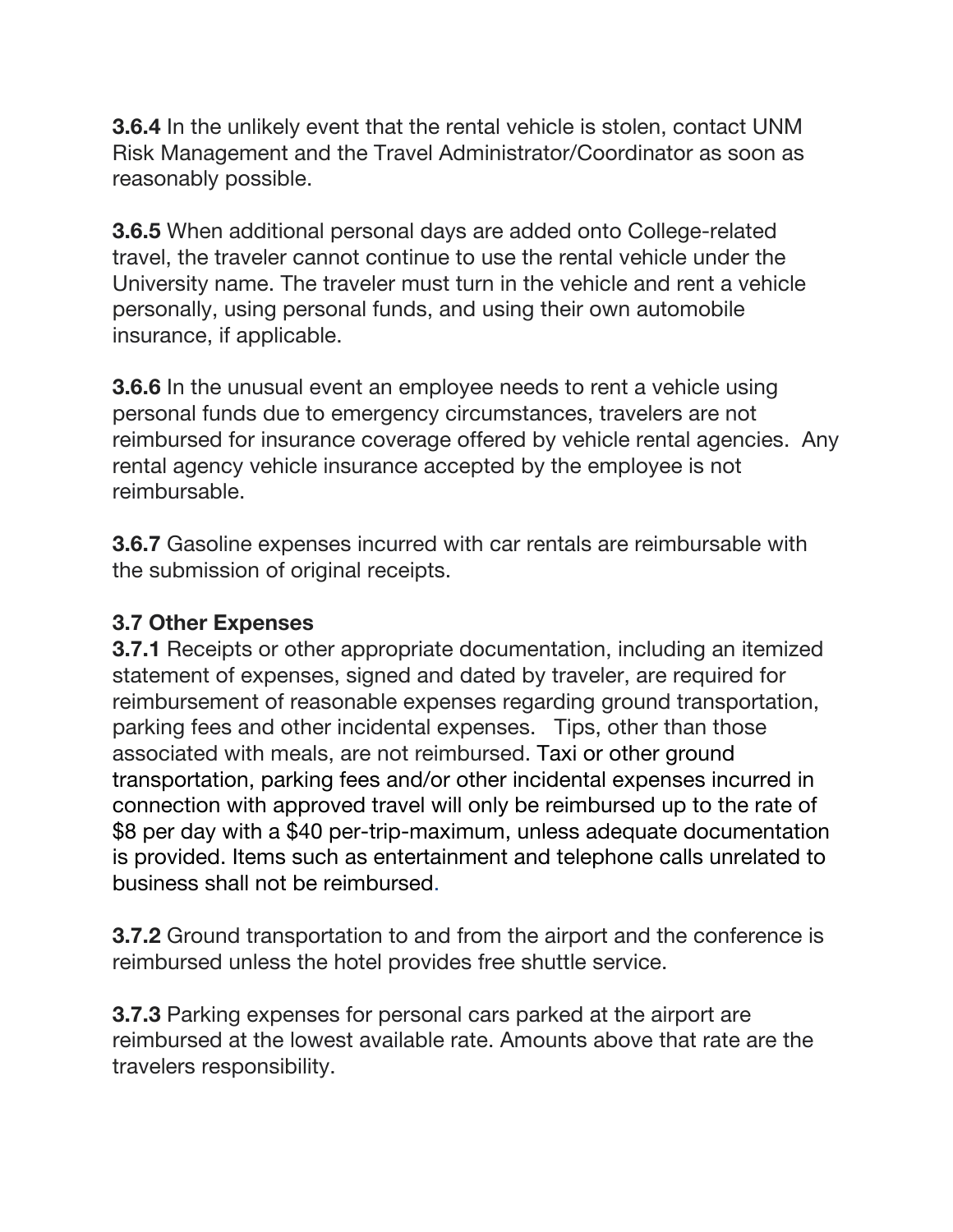# **3.8 Travel Time**

**3.8.1** Travel time will normally be the minimum number of days necessary to travel via commercial airline to and from the destination and attend the approved function. Travel time shall normally include time required to reach an approved destination via commercial air transportation and attend the approved function. Additional travel time may be allowed if a cost savings for the College can be documented. Examples:

a. If a Saturday night stay, or other arrangements, requiring additional time at the travel destination provides a savings on air fare equal to, or greater than, the cost of paying for additional meals, lodging and other expenses, travelers may be authorized additional travel time.

b. If travel is via a private vehicle, additional time for travel may be authorized if such time does not increase the total trip cost above what would be paid if travel were via a commercial airline. Any additional travel time taken during the employees normally scheduled workweek must be taken as personal or annual leave, or leave without pay.

**3.8.2** Pursuant to Fair Labor Standards Act (FLSA), UNM-G compensates non-exempt employees for the time spent at and, in some instances, traveling to College-approved seminars, meetings or other required events.

**3.8.3** Non-exempt employees are compensated for driving time between the airport in Albuquerque and the UNM Gallup Campus, and at the destination, and for waiting time in the airport and while "waiting to engage". Travel times should be planned so that arrival at the airport is no earlier than 2 hours before the flight. At a conference, only the hours of the attendance is considered payable time. For travel in-state, travel time between the UNM Gallup campus and the destination, and the duration of the training, is considered paid time. Overtime is discouraged and supervisors should arrange for comp time to avoid overtime costs associated with travel. Overtime costs that are expected to be incurred must be noted on the Electronic Requisition, and overtime costs will likely result in a denied travel request.

# **4. Payment and Reimbursement**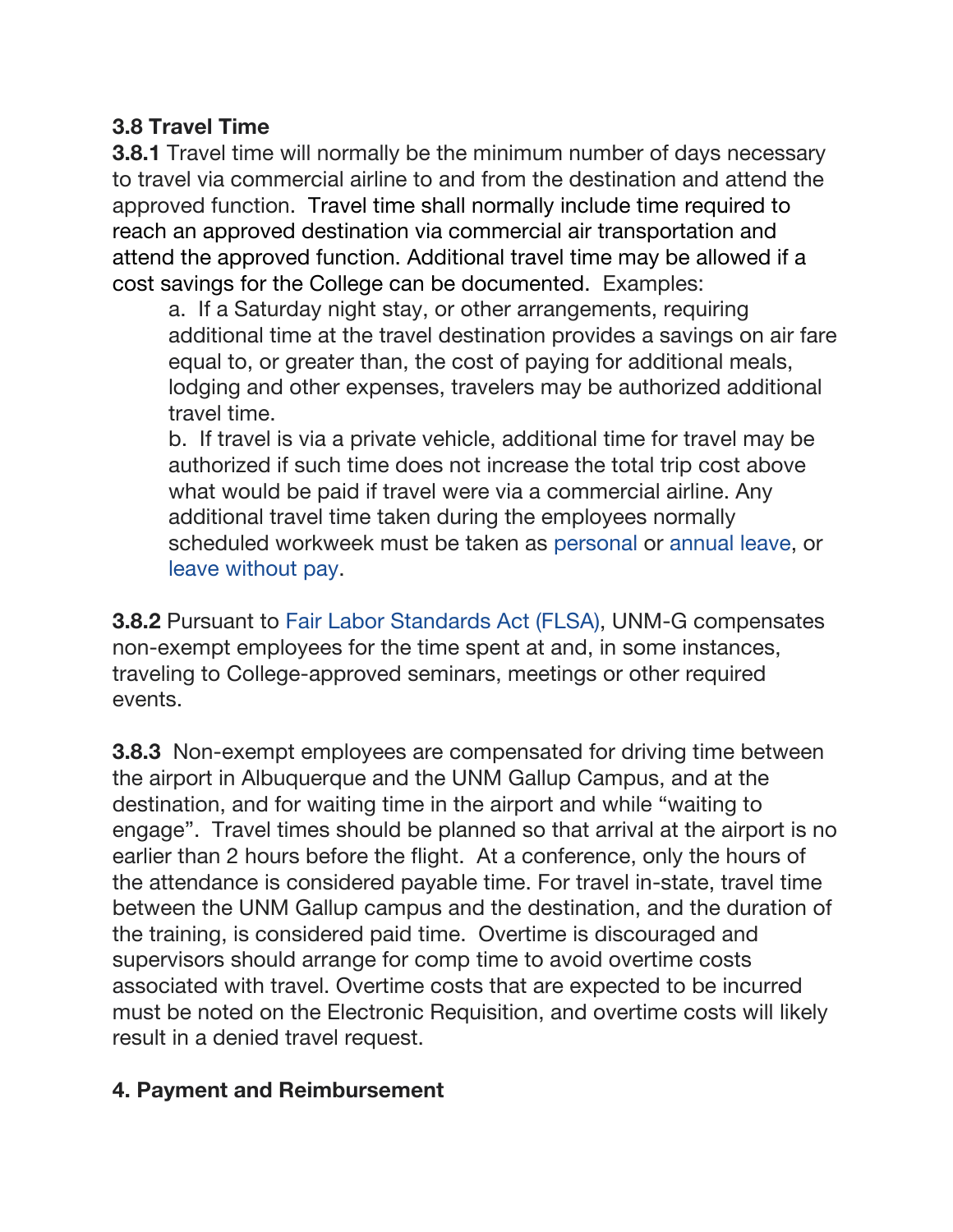**4.1** Arrangements for travel related to UNM-G business can involve a combination of payment and reimbursement methods. The different options could include: pre- and post-payment, per diem, actual expenses, stipend and travel advance. Where permitted by University policy, payments are made to vendors prior to, or after travel, based upon contracts or advertised rates and does not involve use of personal funds by the traveler. Reimbursements (per diem, actual expenses not pre-paid by the Travel Coordinator, and stipend) are payments made to the traveler after the travel is completed and receipts/logs are submitted to prove use of personal funds for UNM-G business travel. There is no reimbursement for meals without an overnight stay, tips other than meal-related, or for alcoholic beverages.

#### **4.1.1** Pre-and Post-Payment

Where permitted by APPM Policy 4030, payment involves payments made by UNM-G to travel-related vendors through contracts or advertised rates, which are paid or contracted for travel. UNM-G funds are used for these payments and the traveler does not need to use personal funds.

#### **4.1.2** Per Diem

Per diem is a method of reimbursement, based on travel that includes an overnight stay (at least a 24-hour period) for meals and lodging according to rates approved by APPM Policy 4030. Per diem payments are determined by APPM Policy 4030 and cannot exceed the approved amounts. Personal funds are used to purchase meals and lodging but are then reimbursed (at the approved rates in accordance with APPM Policy 4030 when the appropriate receipts are submitted for reconciliation to the travel coordinators. Receipts are required to substantiate approved per diem rates. If the receipts do not substantiate that the travel expenses are equal to, or greater than, the approved per diem and CONUS amounts, the difference is considered taxable income, per federal tax regulations, and will not be reimbursed. Per Diem rules are as follows:.

a. Advisory Board members shall receive either reimbursement pursuant to APPM Policy 4030 section 1 in discharge of official duties for travel within New Mexico but away from his/her home. b. A UNM-G employee traveling within New Mexico away from his/her home and away from his/her designated post of duty on official UNM-G business shall receive reimbursement pursuant to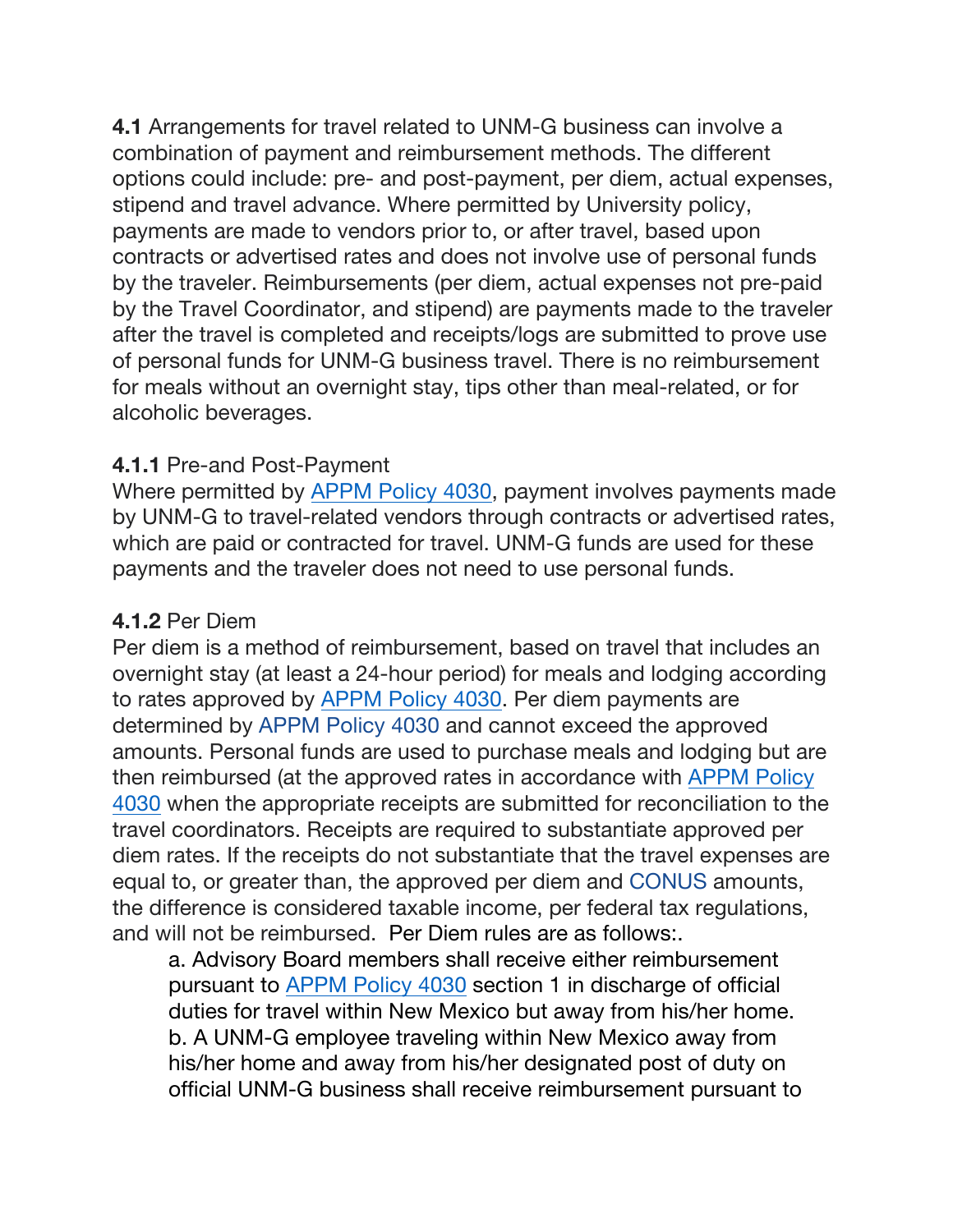APPM Policy 4030 Section 13. of this Policy per 24-hour period spent in discharge of official duties.

c. Non-salaried public officers and employees shall receive reimbursement pursuant to APPM Policy 4030 Section 13. of this Policy or \$115 per diem expense for each 24-hour period out-ofstate for travel on official business.

d. Reimbursement for meals for a partial day following a twenty-four (24) hour period involving an overnight stay shall be reimbursed as follows:

1. Fewer than six (6) hours beyond the last twenty-four hour period; no reimbursement

2. Six (6) or more but fewer than twelve (12) hours: \$10 instate; \$15 out-of-state

3. Twelve (12) or more but fewer than eighteen (18) hours: \$20 in-state; \$30 out-of-state

4. Eighteen (18) or more but fewer than twenty-four (24) hours: \$30 in-state; \$45 out-of-state

e. Travelers requesting per diem reimbursement must submit appropriate documentation of expenses.

f. A portion of a traveler's per diem payment will not be reimbursed if the employee does not provide the Travel Coordinator with expense receipts to substantiate that the actual travel expenses matched or exceeded the per diem payment.

# **4.1.3. Actual Expenses**

Actual expenses involve approved and allowed travel costs that are paid for with the travelers personal funds, which are reimbursed when appropriate original receipts are submitted to the Travel Coordinator for reconciliation. The Executive Director or the Executive Director's designee(s) may authorize reimbursement of actual travel expenses for salaried employees, students and non-salaried public officers of the UNM-G. Actual expenses for lodging and meals may not exceed the following:

(1). Lodging: may not exceed \$250 per day for a single room

(2). Meals: may not exceed \$30 in-state; \$45 out-of-state per dayAppropriate documentation of each expense must be submitted.

b. Cases in which expenses will exceed these amounts are considered "extraordinary circumstances" and may be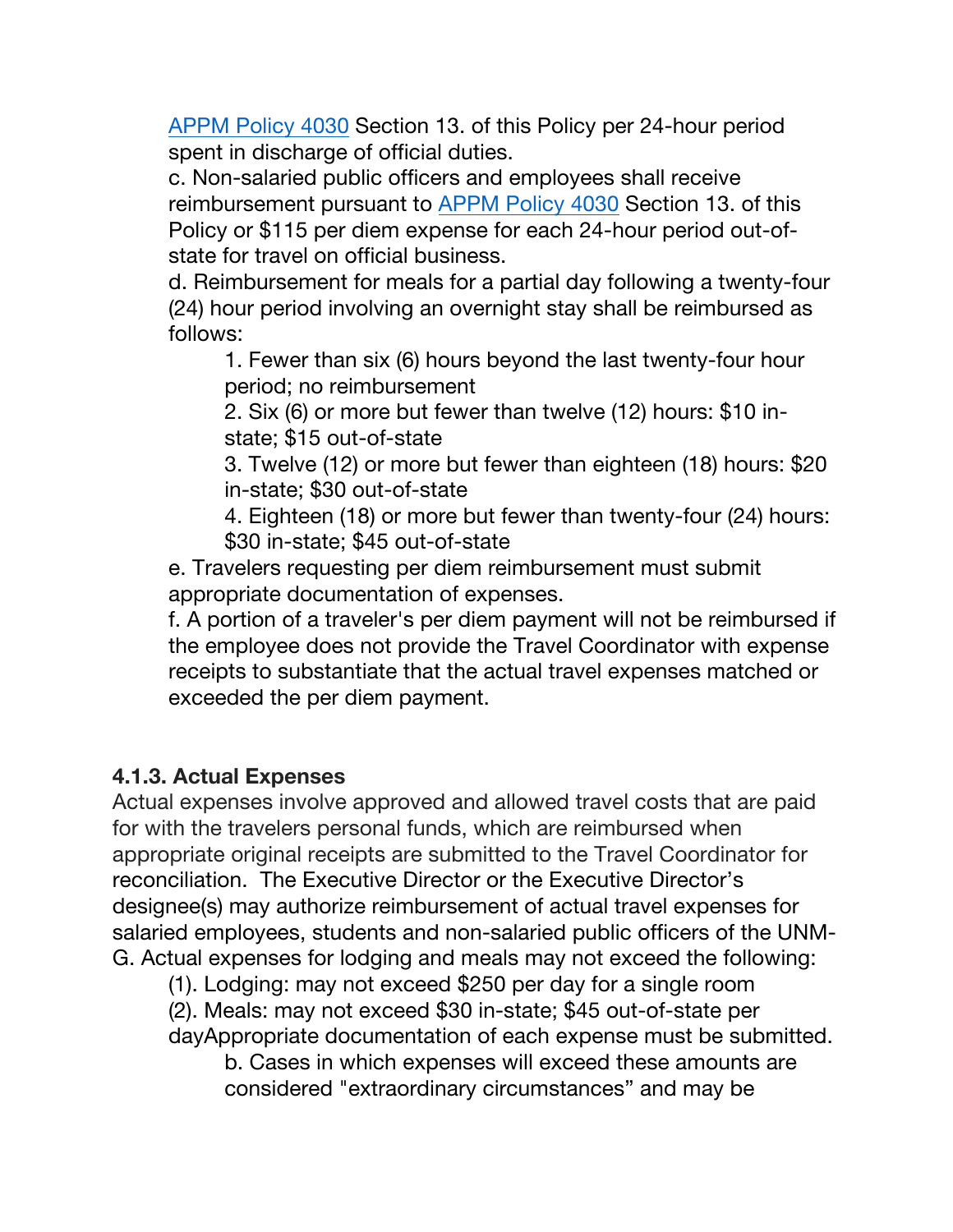reimbursed as actual expenses not to exceed the amounts listed in 2(1) and 2(2) above.

**4.1.3.1** The amounts listed above are the maximum rates allowed. Every effort should be made to obtain reasonable rates that promote cost savings for the UNM-G.

#### **4.1.4** Stipend

Stipends are financial arrangements that provide partial subsidy of travel costs for UNM-G employees and students, which may be reimbursed at a flat rate, a percentage of actual costs or a combination there of that is agreed on in advance on the Electronic Requisition. Travelers may be reimbursed a flat rate, a percentage of actual costs or a combination thereof that shall be agreed to in advance by the traveler and the appropriate dean or supervisor, as well as the appropriate Director. Stipend amounts may not exceed the limits provided for actual expenses.

#### **4.1.5 Travel Advances**

Pre-payment of travel related expenses, not normally pre-paid, are considered in rare hardship cases and are subject to final approval by Financial Services on main campus. In these unusual circumstances, most travel expenses with the exception of reimbursable meals, should be purchased with a P-card. Send a memorandum to the Director of Business Operations for UNM-G requesting the travel advance. The memorandum must include the advance amount, the traveler's name and the reason for the advance. Attach a copy of the Electronic Requisition and conference information.

# **5. Travel Reconciliation**

Travel reconciliation involves settling approved expenditures with original receipts of personal funds paid by employees while traveling on UNM-G business.

**5.1** All travelers must keep original receipts for expenses paid on personal credit cards or personal funds. The receipts must be submitted to the Travel Administrator/Coordinator within five (5) working days after completion of travel. When an original receipt cannot be obtained (for example miscellaneous expenses such as tips given to hotel staff,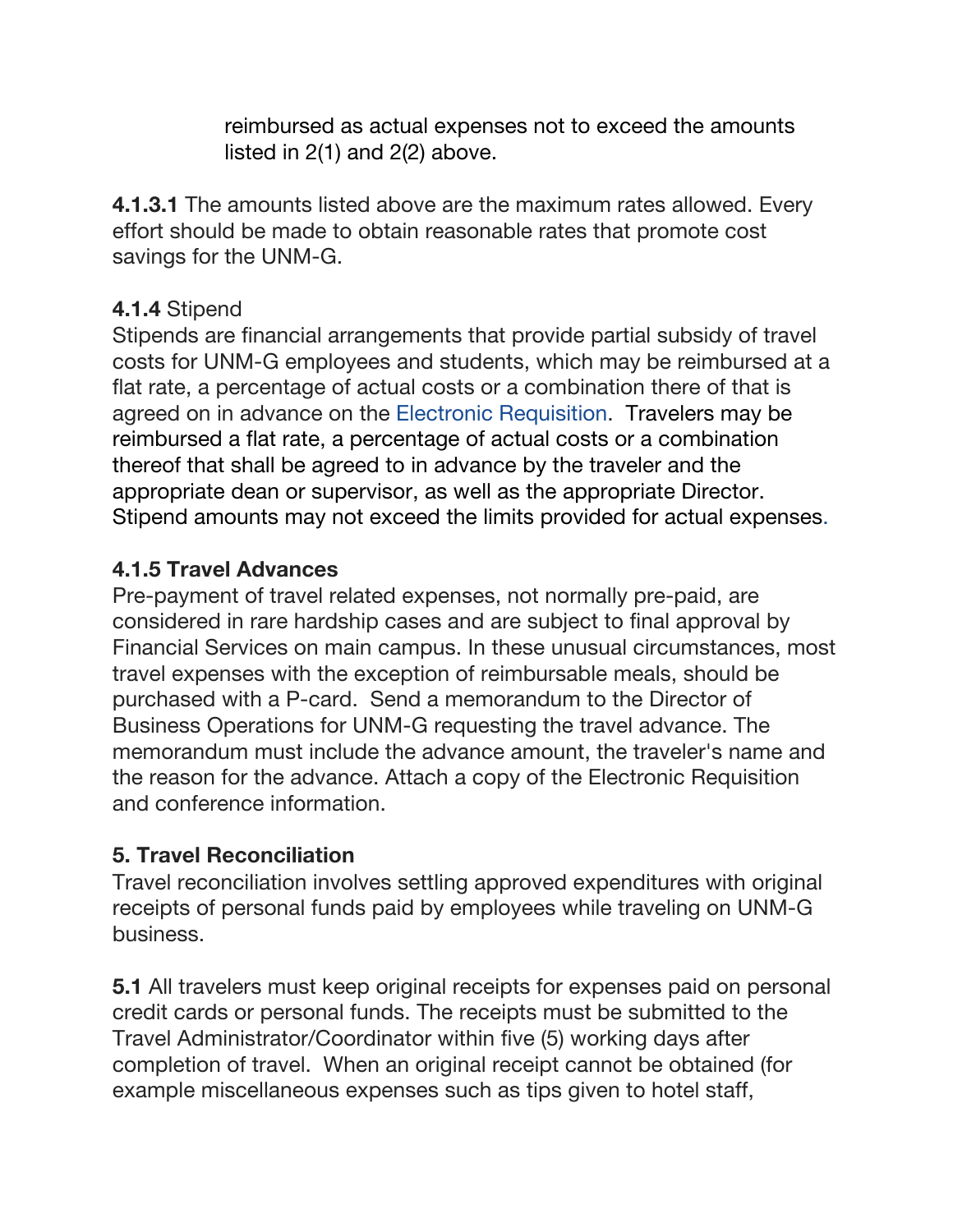baggage handlers, etc.), the employee may submit a signed itemized explanation of the expense, with a commitment to not submit the original for reimbursement if found.

**5.2** The Travel Administrator/Coordinator organizes the paperwork (receipts, memos, and other necessary documents) and completes a DPEZ of all appropriate reimbursable costs submitted by the traveler.

**5.3** Signature approvals are required to verify the authenticity and accuracy of travel expenses and approval for expenditure of funds, and must be signed by the supervisor of record of the traveler.

**5.4** Any cancellations involving travel or registration must be coordinated and reconciled by the Travel Administrators/Coordinators.

**5.4.1** If conference attendance and/or travel plans change, or are cancelled, once travel arrangements have been made, the traveler must write a memorandum to the appropriate Director of Business Operations providing an explanation.

**5.4.1.1** Approval signatures are required for cancellation fees, expenses and non-refundable airfares payable by the College.

**5.4.1.2** If the Director of Business Operations has determined that the traveler has cancelled for personal reasons that do not involve a life crisis, the traveler is responsible for loss of funds to the College. Such fees could include any or all of the following:

- Conference registration fee
- Travel Agency fee for cancellation
- Airfare
- Hotel one night stay or portion thereof

# **6. Mileage Reimbursement**

**6.1** Mileage is reimbursed for use of personal vehicles through a predetermined reimbursement rate according to State Statute regulations and APPM Policy 4030.

**6.1.1** Employees traveling within the state on UNM-G-related business are